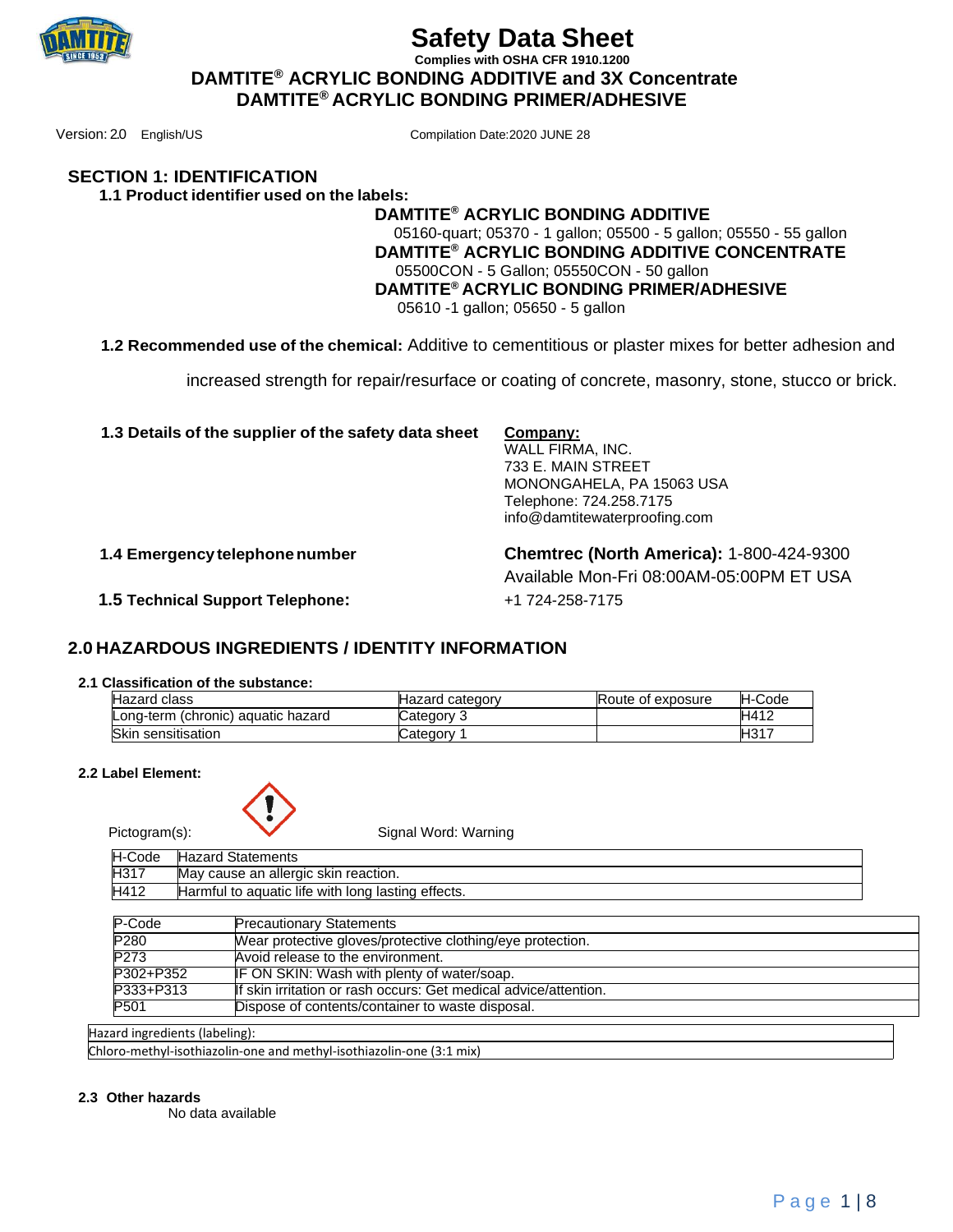

**Complies with OSHA CFR 1910.1200**

 **DAMTITE® ACRYLIC BONDING ADDITIVE and 3X Concentrate DAMTITE® ACRYLIC BONDING PRIMER/ADHESIVE**

Version: 2.0 English/US Compilation Date:2020 JUNE 28

# **3: COMPOSITION and INFORMATION ON INGREDIENTS**

#### **3.1 Substances**

not applicable

#### **3.2 Mixtures**

#### **3.2.1 Chemical characteristics**

Copolymer of: vinyl acetate + ethylene (dispersion in water)

#### **3.2.2 Hazardous ingredients**

| Type        | CAS No.    | oubstance                                                               | Content % |
|-------------|------------|-------------------------------------------------------------------------|-----------|
| <b>INHA</b> | 55965-84-9 | Chloro-methyl-isothiazolin-one and methyl-isothiazolin-one (3:1)<br>mix | <0.01     |
| <b>INHA</b> | 13590-97-1 | Dodecvlauanidine hvdrochloride                                          | < 0.02    |

#### Type: INHA: ingredient, VERU: impurity

This product does not contain substances of very high concern (Regulation (EC) No 1907/2006 (REACH), Article 57) in amounts above ≥ 0.1%.

### **4: FIRST AID MEASURES**

#### **4.1 Description of first aid measures:**

Take persons to a safe place. Observe self-protection for first aid. In the event of allergic reactions, particularly those affecting the respiratory system, seek immediate medical advice.

#### **After inhalation**

Keep the patient calm. If unconscious place in stable sideways position. Protect against loss of body heat. If breathing stops, administer artificial respiration. Seek medical advice and clearly identify substance

#### **After contact with the skin**

Remove contaminated or soaked clothing. Wash off with plenty of water or water and soap immediately for 10-15 minutes. In serious cases, use emergency shower immediately. Seek medical advice and clearly identify substance.

#### **After contact with the eyes**

Rinse immediately with plenty of water for 10-15 minutes. Keep eyelids well open to rinse the whole eye surface and eyelids with water. Seek medical advice and clearly identify substance

#### **After swallowing**

If conscious, give several small portions of water to drink. Do not induce vomiting. Seek medical advice and identify substance.

#### **4.2 Most important symptoms and effects, both acute and delayed**

Any relevant information can be found in other parts of this section.

#### **4.3 Indication of any immediate medical attention and special treatment needed**

Product can lead to sensitisation and can trigger allergies. After inhalation: treat as early as possible using cortisone spray. Further toxicology information in section 11 must be observed.

### **5: FIRE-FIGHTING MEASURES**

#### **5.1 Extinguishing media**

 **Suitable extinguishing media:**

not applicable.

#### **Extinguishing media which must not be used for safety reasons:** not applicable.

#### **5.2 Special hazards arising from the substance or mixture**

At low oxygen level: acetic acid.

#### **5.3 Advice for firefighters**

**Special protective equipment for fire-fighting:** Use respiratory protection independent of recirculated air.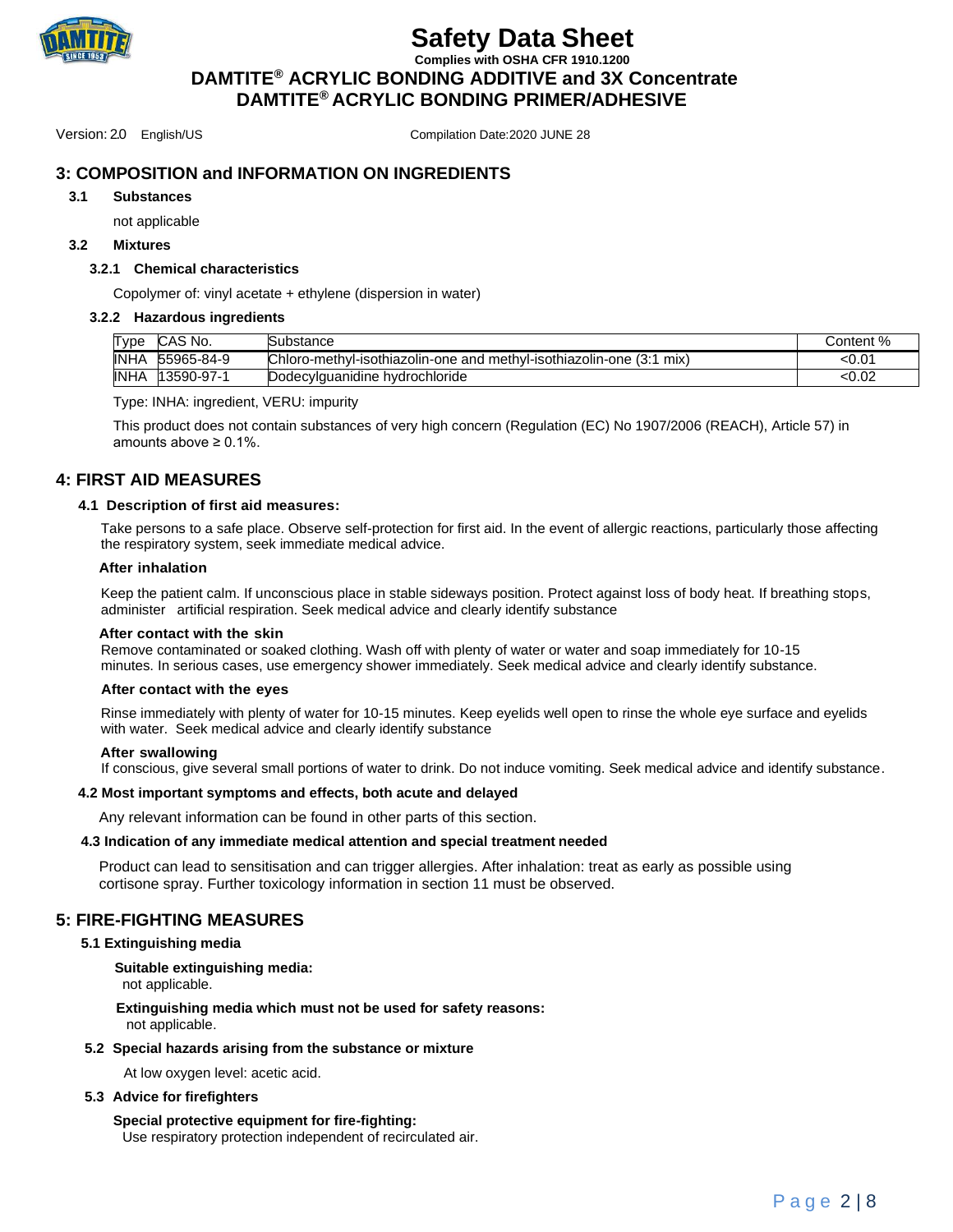

**Complies with OSHA CFR 1910.1200 DAMTITE® ACRYLIC BONDING ADDITIVE and 3X Concentrate DAMTITE® ACRYLIC BONDING PRIMER/ADHESIVE**

Version: 2.0 English/US Compilation Date:2020 JUNE 28

 **General information:**

Product does not burn. Dried up material is combustible.

# **6: ACCIDENTAL RELEASE MEASURES**

#### **6.1 Personal precautions, protective equipment and emergency procedures**

Wear personal protection equipment (see section 8). If material is released indicate risk of slipping.

#### **6.2 Environmental precautions**

Prevent material from entering sewers or surface waters. Contain any fluid that runs out using suitable material (e.g. earth).

#### **6.3 Methods and material for containment and cleaning up**

Take up mechanically and dispose of according to local/state/federal regulations. For small amounts: Absorb with a liquid binding material such as diatomaceous earth and dispose of according to local/state/federal regulations. Contain larger amounts and pump up into suitable containers. Clean up with plenty of water. Dispose of cleansing water in accordance with local/state/federal regulations.

#### **6.4 Reference to other sections**

Relevant information in other sections has to be considered. This applies in particular for information given on personal protective equipment (section 8) and on disposal (section 13).

### **7: HANDLING and STORAGE**

#### **7.1 Precautions for safe handling**

#### **General information:**

Avoid exposure by technical measures or personal protective equipment.

#### **Precautions for safe handling:**

Spilled substance increases risk of slipping.

#### **Precautions against fire and explosion:**

No special precautions against fire and explosion required.

#### **7.2 Conditions for safe storage, including any incompatibilities:**

**Conditions for storage rooms and vessels:** Protect against frost.

#### **Advice for storage of incompatible materials:**

Not applicable.

#### **Further information for storage:**

Not applicable.

#### **Minimum temperature allowed during storage and transportation:** 0 °C

#### **7.3 Specific end use(s)**

No data available.

# **8: EXPOSURE CONTROLS and PERSONAL PROTECTION**

### **8.1 Control parameters**

**Maximum airborne concentrations at the workplace:** Not applicable

### **8.2 Exposure controls**

**8.2.1 Exposure in the work place limited and controlled General protection and hygiene measures:** Do not eat, drink or smoke when handling. Avoid contact with skin.

### **Personal protection equipment:**

### **Respiratory protection**

No personal respiratory protective equipment normally required.

### **Eye protection**

Protective goggles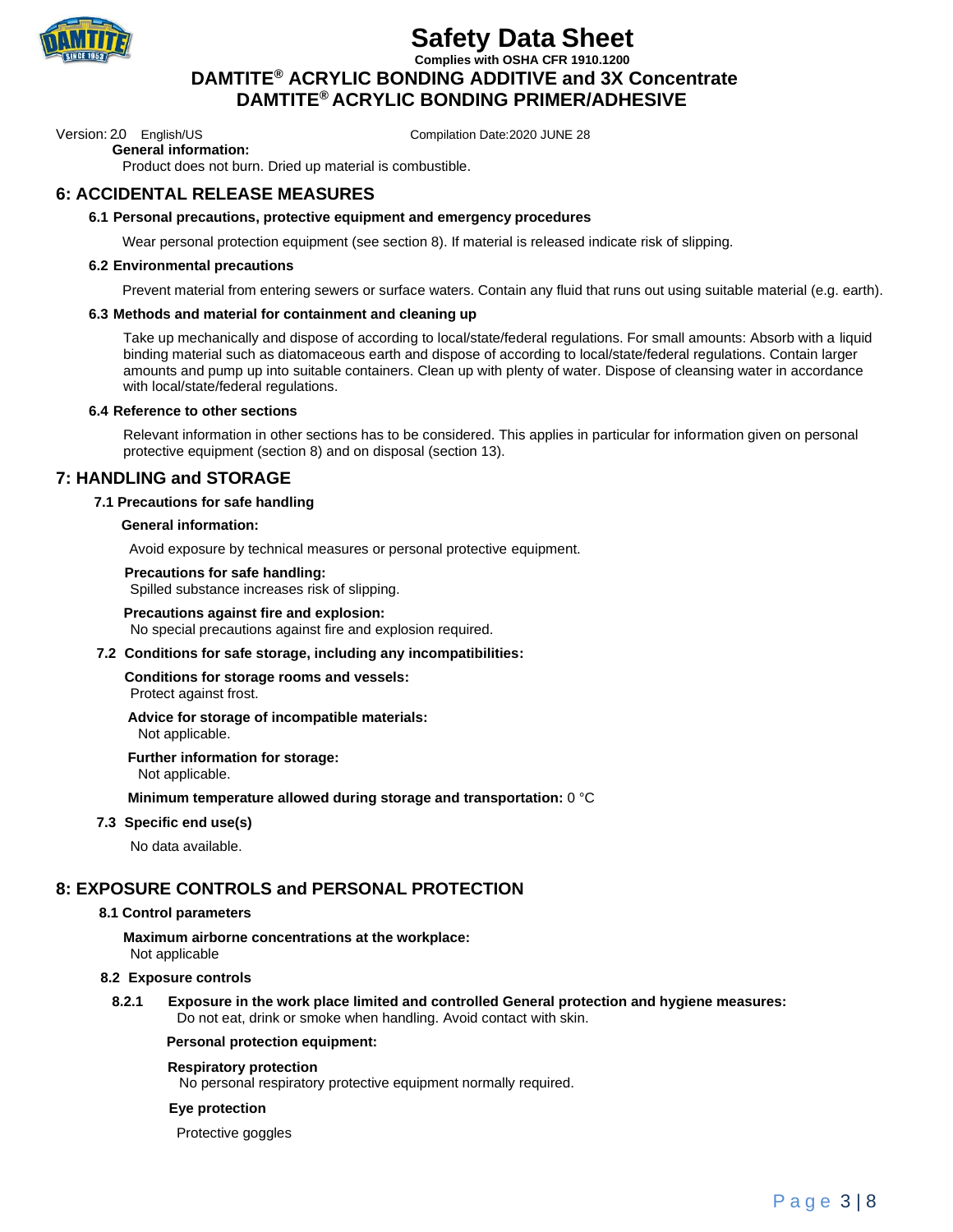

**Complies with OSHA CFR 1910.1200**

# **DAMTITE® ACRYLIC BONDING ADDITIVE and 3X Concentrate DAMTITE® ACRYLIC BONDING PRIMER/ADHESIVE**

Version: 2.0 English/US Compilation Date:2020 JUNE 28

#### **Hand protection**

Protective gloves are required at all times when handling the material, according to recognized standards (EN374).

 Recommended glove types: Protective gloves made of nitrile rubber thickness of the material: > 0.3 mm Breakthrough time: > 480 min

 Recommended glove types: Protective gloves made of butyl rubber thickness of the material: > 0.3 mm Breakthrough time: > 480 min

Please observe the instructions regarding permeability and breakthrough time which are provided by the supplier of the gloves. Also take into consideration the specific local conditions under which the product is used, such as the danger of cuts, abrasion, and the contact time. Note that, due to the numerous external influences (such as temperature), a chemically resistant protective glove in daily use may have a service life that is considerably shorter than the measured break through time.

#### **Skin protection**

Wear suitable protective clothing and gloves.

#### **8.2.2 Exposure to the environment limited and controlled**

Prevent material from entering surface waters and soil.

#### **8.3 Further information for system design and engineering measures**

No special measures required.

### **9: PHYSICAL and CHEMICAL PROPERTIES**

#### **9.1 Information on basic physical and chemical properties**

| <b>Property:</b>                             | Value:                        | Method:           |
|----------------------------------------------|-------------------------------|-------------------|
| Appearance                                   |                               |                   |
|                                              | liquid                        |                   |
|                                              | white                         |                   |
| Odor                                         |                               |                   |
|                                              | weak                          |                   |
| <b>Odor limit</b>                            |                               |                   |
|                                              | no data available             |                   |
| pH-Value                                     |                               |                   |
|                                              | $4.0 - 5.0$                   | (specific method) |
| <b>Melting point/freezing point</b>          |                               |                   |
|                                              | $0 °C$ at 1013 hPa            | (Lit.)            |
| Initial boiling point and boiling range      |                               |                   |
|                                              | 100 °C at 1013 hPa            |                   |
| <b>Flash point</b>                           |                               |                   |
|                                              | not applicable                |                   |
| <b>Evaporation rate</b>                      |                               |                   |
|                                              | no data available             |                   |
| Upper/lower flammability or explosive limits |                               |                   |
|                                              | not applicable                |                   |
| Vapor pressure                               |                               |                   |
|                                              | 23 hPa / 20 °C                |                   |
| Solubility(ies)                              |                               |                   |
|                                              | moderately soluble            |                   |
| <b>Vapor density</b>                         |                               |                   |
| Relative gas/vapor density                   | no data known.                |                   |
| <b>Relative Density</b>                      |                               |                   |
|                                              | 1.05 (Water / $4 °C = 1.00$ ) | (specific method) |
|                                              | 1.05 $g/cm3$                  | (specific method) |
| Partition coefficient: n-octanol/water       |                               |                   |
| Partition coefficient: n-octanol/water       | no data known.                |                   |
| <b>Auto-ignition temperature</b>             |                               |                   |
|                                              | not applicable                |                   |
| <b>Viscosity</b>                             |                               |                   |
|                                              | 1800 - 2700 mPa.s             | (Brookfield)      |
| <b>Molecular mass</b>                        |                               |                   |
|                                              | not applicable                |                   |
|                                              |                               |                   |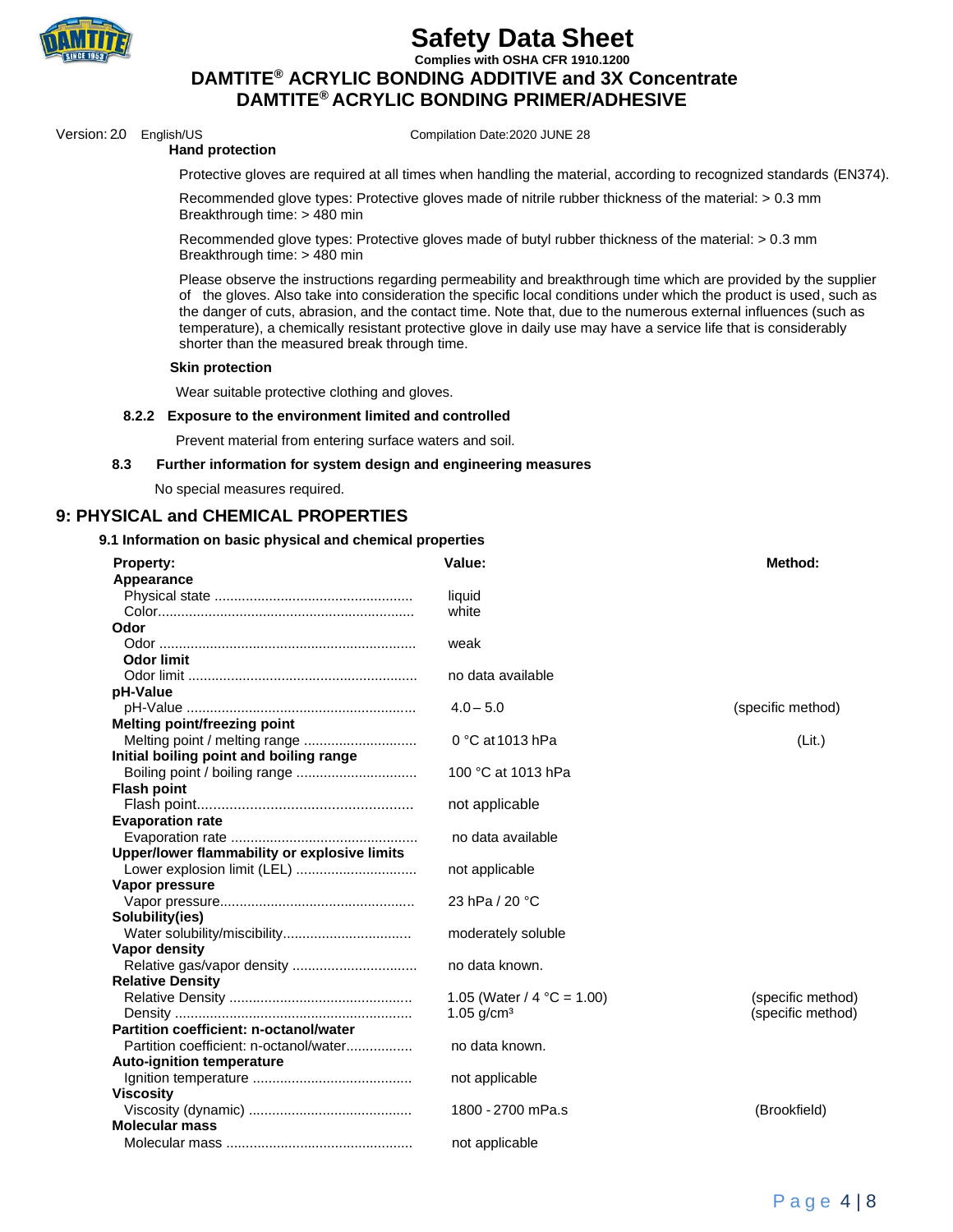

**Complies with OSHA CFR 1910.1200 DAMTITE® ACRYLIC BONDING ADDITIVE and 3X Concentrate DAMTITE® ACRYLIC BONDING PRIMER/ADHESIVE**

Version: 2.0 English/US Compilation Date:2020 JUNE 28

**9.2 Other information**

No data available.

# **10: STABILITY and REACTIVITY**

#### **10.1 – 10.3 Reactivity; Chemical stability; Possibility of hazardous reactions**

If stored and handled in accordance with standard industrial practices no hazardous reactions

are known. Relevant information can possibly be found in other parts of this section.

#### **10.4 Conditions to avoid**

None known.

#### **10.5 Incompatible materials**

None known.

#### **10.6 Hazardous decomposition products**

If stored and handled properly: none known. Acetic acid at increased temperature.

### **11. TOXICOLOGICAL INFORMATION**

#### **11.1 Information on toxicological effects**

#### **11.1.1 Acute toxicity**

#### **Assessment:**

Based on the available data acute toxic effects are not expected after single oral exposure.

#### **Product details:**

| Route of<br>exposure | Result/Effect        | Species/Test system | Source                                |
|----------------------|----------------------|---------------------|---------------------------------------|
| loral                | $LD50: > 2000$ mg/kg | Irat                | Conclusion by<br>analogy<br>IOECD 423 |

#### **11.1.2 Skin corrosion/irritation**

#### **Assessment:**

Based on the available data a clinically relevant skin irritation hazard is not expected.

#### **Product details:**

| <b>Result/Effect</b> | Species/Test system | Source                   |
|----------------------|---------------------|--------------------------|
| not irritating       | <b>rabbit</b>       | Conclusion by<br>analogy |
|                      |                     | <b>IOECD 404</b>         |

#### **11.1.3 Serious eye damage/eye**

#### **Assessment:**

Based on the available data a clinically relevant eye irritation hazard is not expected.

#### **Product details:**

| Result/Effect  | Species/Test system Source |                                |
|----------------|----------------------------|--------------------------------|
| not irritating | Irabbit                    | Conclusion by analogy OECD 405 |

### **11.1.4 Respiratory or skin sensitivity**

#### **Assessment:**

For this endpoint no toxicological test data is available for the whole product.

#### **11.1.5 Germ cell mutagenicity**

#### **Assessment:**

Based on known data a significant mutagenic potential may be excluded.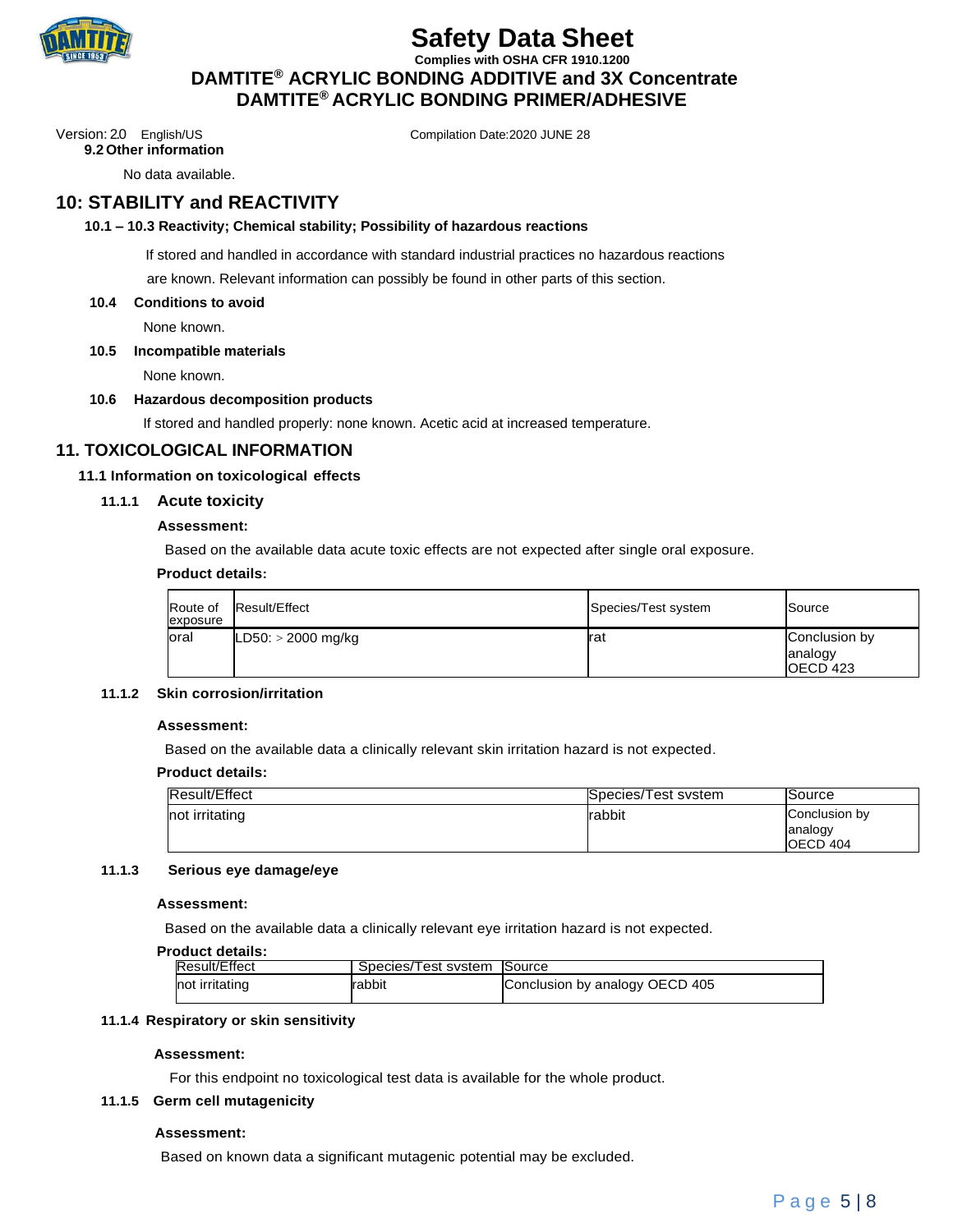

**Complies with OSHA CFR 1910.1200**

# **DAMTITE® ACRYLIC BONDING ADDITIVE and 3X Concentrate DAMTITE® ACRYLIC BONDING PRIMER/ADHESIVE**

Version: 2.0 English/US Compilation Date:2020 JUNE 28

#### **Product details:**

| Result/Effect | Species/Test system                             | <b>Source</b>                      |
|---------------|-------------------------------------------------|------------------------------------|
| negative      | mutation assay<br>(in vitro)<br>bacterial cells | Conclusion by analogy<br>IOECD 471 |

#### **11.1.6 Carcinogenicity**

#### **Assessment:**

For this endpoint no toxicological test data is available for the whole product.

#### **11.1.7 Reproductive toxicity**

#### **Assessment:**

For this endpoint no toxicological test data is available for the whole product.

#### **11.1.8 Specific target organ toxicity (single exposure)**

#### **Assessment:**

For this endpoint no toxicological test data is available for the whole product.

#### **11.1.9 Specific target organ toxicity (repeated exposure)**

#### **Assessment:**

For this endpoint no toxicological test data is available for the whole product.

#### **11.1.10 Aspiration hazard**

#### **Assessment:**

Based on the physical-chemical properties of the product no aspiration hazard must be expected.

#### **11.1.11 Further toxicological information**

Contains< 0.1% of a substance for which studies indicate a low sensitization threshold in humans.

### **12: ECOLOGICAL INFORMATION**

#### **12.1 Toxicity**

#### **Assessment:**

Harmful effects to aquatic organisms cannot be excluded. According to current knowledge adverse effects on water purification plants are not expected.

#### **Product details:**

| Result/Effect       | Species/Test system | Source                |
|---------------------|---------------------|-----------------------|
| $EC10:$ > 1000 mg/l | sludge (0,5 std)    | Conclusion by analogy |
|                     |                     |                       |

#### **12.2 Persistence and degradability**

#### **Assessment:**

Polymer component: Not readily biodegradable. Elimination by adsorption to activated sludge. Separation by flocculation is possible.

#### **12.3 Bio-accumulative potential**

#### **Assessment:**

No adverse effects expected.

### **12.4 Mobility in soil**

#### **Assessment:**

No adverse effects expected.

## **12.5 Results of PBT and vPvB assessment**

No data available.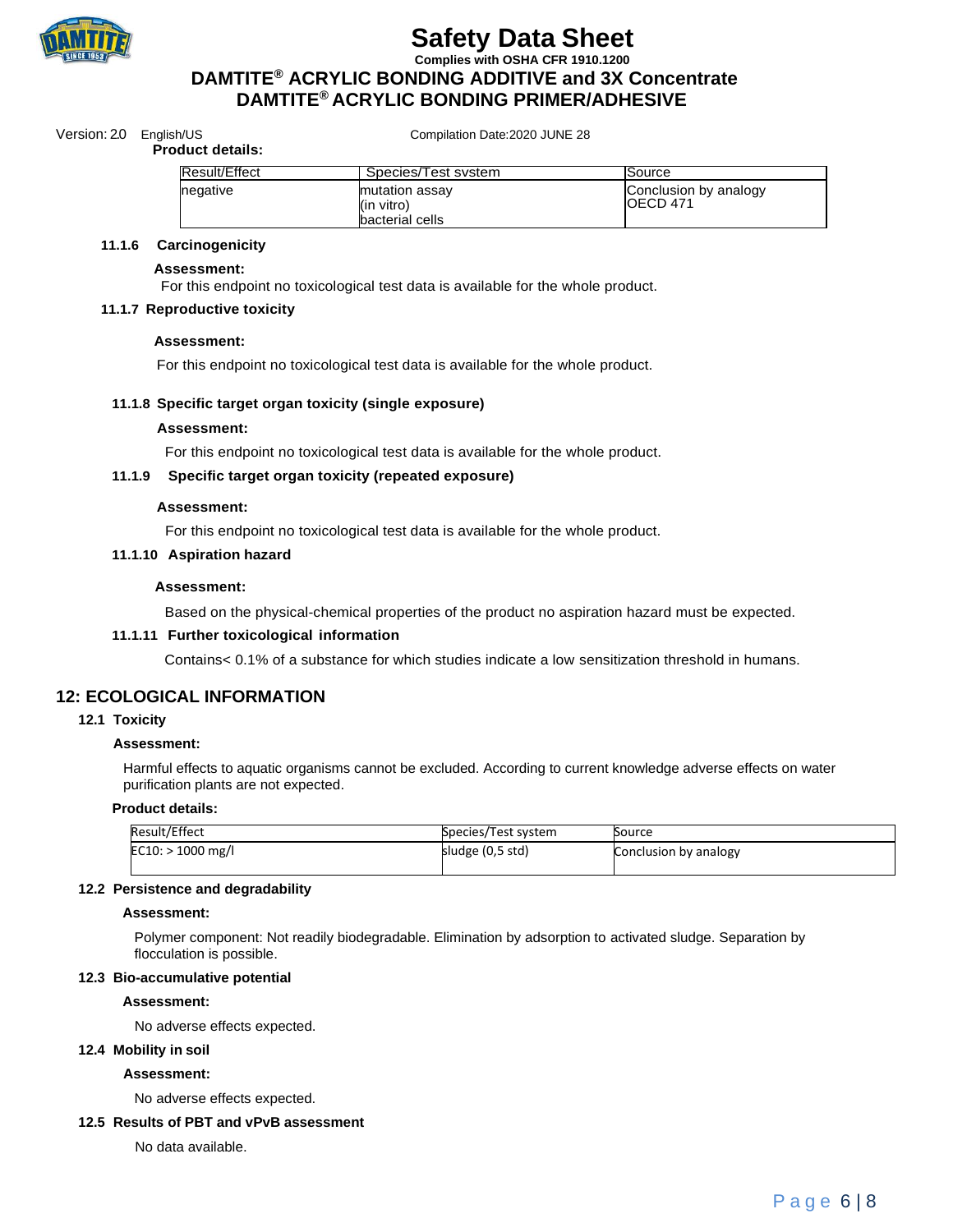

**Complies with OSHA CFR 1910.1200 DAMTITE® ACRYLIC BONDING ADDITIVE and 3X Concentrate DAMTITE® ACRYLIC BONDING PRIMER/ADHESIVE**

Version: 2.0 English/US Compilation Date:2020 JUNE 28

**12.6 Other adverse effects**

None known

#### **12.7 Additional information**

According to present knowledge no adverse influence to environment expected.

### **13: DISPOSAL CONSIDERATIONS**

#### **13.1 Waste treatment methods**

#### **13.1.1 Material**

#### Recommendation:

Dispose of according to regulations by incineration in a special waste incinerator. Small quantities may be disposed of by incineration in an approved facility. Observe local/state/federal regulations.

#### **13.1.2 Uncleaned packaging**

#### Recommendation:

Completely discharge containers (no tear drops, no powder rest, scraped carefully). Containers may be recycled or re-used. Observe local/state/federal regulations.

Recommended cleaning agent: Water

### **14: TRANSPORTATION INFORMATION**

#### **14.1 – 14.4 UN number; UN proper shipping name; Transport hazard class(es); Packing group**

#### **Road ADR:**

Valuation ................................................: Not regulated for transport

**Railway RID:**

Valuation ................................................: Not regulated for transport

#### **Transport by sea IMDG-Code:**

Valuation ................................................: Not regulated for transport

#### **Air transport ICAO-TI/IATA-DGR:**

Valuation ................................................: Not regulated for transport

#### **14.5 Environmental hazards**

Hazardous to the environment: no

#### **14.6 Special precautions for user**

Relevant information in other sections has to be considered.

#### **14.7 Transport in bulk according to Annex II of MARPOL and the IBC Code**

Bulk transport in tankers is not intended.

## **15: REGULATORY INFORMATION**

#### **15.1 Safety, health and environmental regulations/legislation specific for the substance or mixture**

National and local regulations must be observed.

For information on labelling please refer to section 2 of this document.

#### **15.2 Details of international registration status**

Relevant information about individual substance inventories, where available, is given below.

| This product is listed in, or complies with, the substance inventory. |
|-----------------------------------------------------------------------|
|                                                                       |
| This product is listed in, or complies with, the substance inventory. |
|                                                                       |
| This product is listed in, or complies with, the substance inventory. |
|                                                                       |
| This product is listed in, or complies with, the substance inventory. |